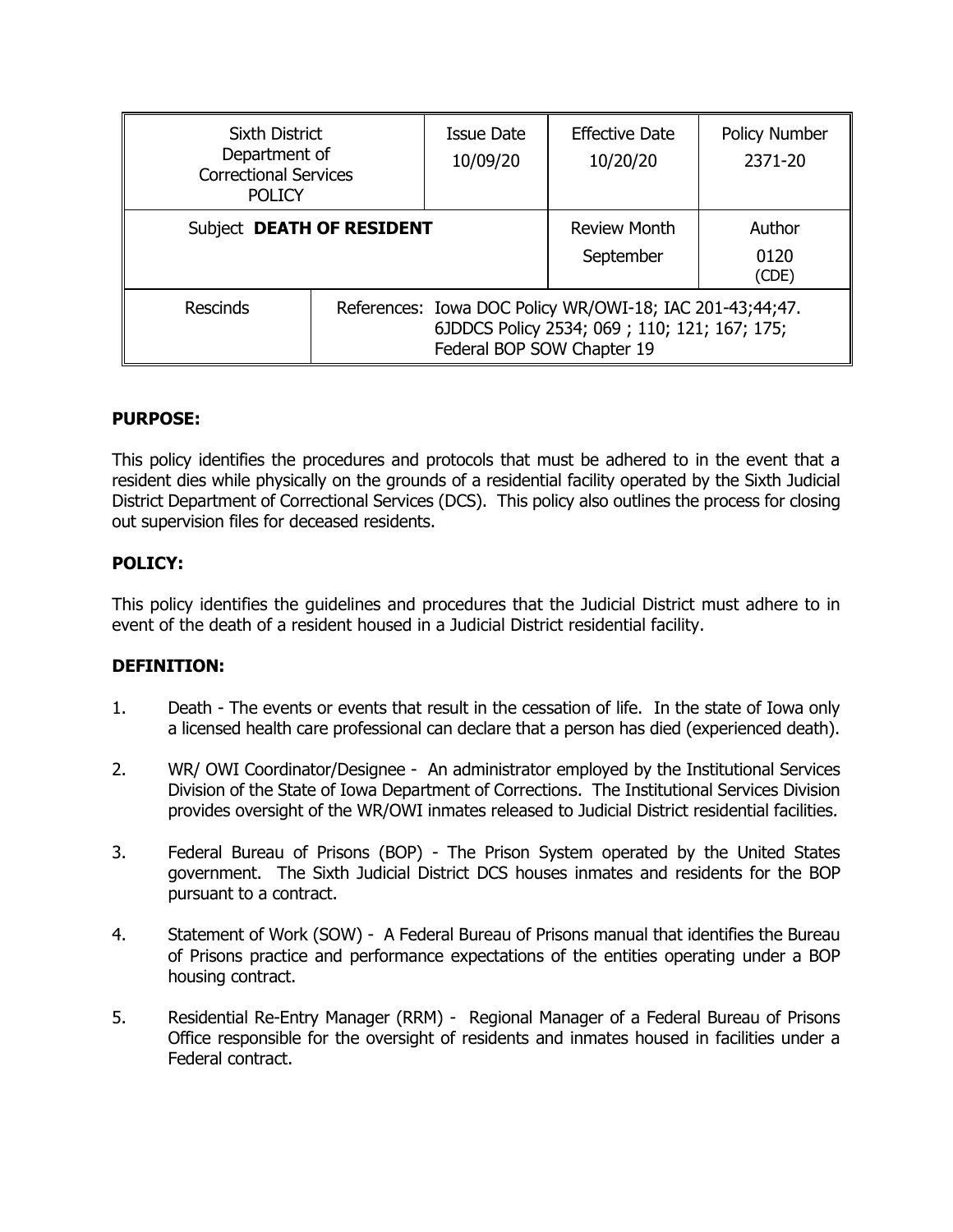#### **POLICY NUMBER 2371-20 PAGE 2 OF 4**

# **PROCEDURE:**

- 1. A resident that is found to be unresponsive is to be treated as a person in need of medical attention per DCS Health Services policy (2513) and DCS Emergency Plan policy (2534). Staff are to perform life saving measures until they are relieved by qualified responders or a licensed medical professional declares the resident receiving medical assistance to be dead.
	- A. A Supervisor is to be notified of the resident's condition per DCS Notification of Supervisory Staff policy (2533). This is to be done at the earliest possible time.
	- B. A Supervisor is to report to the facility in the event of a resident death. That person assumes or designates a staff person as incident commander until law enforcement arrives and takes control of the scene. The incident commander ensures that there is a written timeline of events and persons on site at the location of death. A copy of this information is to be shared with law enforcement agency that takes command of the death scene.
	- C. The Sixth DCS High Risk Unit (HRU) Supervisor is notified. Any HRU currently on duty are notified of the death and asked to respond.
	- D. Local law enforcement is called to the facility to respond to the death. Local law enforcement will have jurisdiction in the death event. The Judicial District should consult with DOC Central office in those instances where the death occurs under suspicious circumstances or is believed to be a homicide.
	- E. Staff and Supervisor(s) on scene will assist local law enforcement with scene preservation; not disturbing the body. Staff will conduct a facility eye count at the time the resident is declared deceased and recording any visitors or vendors in building at the time of death. Residents should not be released from building for any reason until approved to leave by local law enforcement.
	- F. Once an appropriate medical professional has declared a resident deceased, the Supervisor(s) involved are to immediately contact the District Director, Assistant Director, Residential Division Manager and Residential Manager.
	- G. The responding Supervisor(s) are to ensure that Central Office WR/OWI Coordinator or designee and that Iowa Department of Corrections Duty Officer are notified immediately in the event of a resident death at the facility.
	- H. An Iowa Department of Corrections Critical Incident Report (CIR) will need to be completed and submitted as soon as possible but no later than the end of shift for staff working at the facility.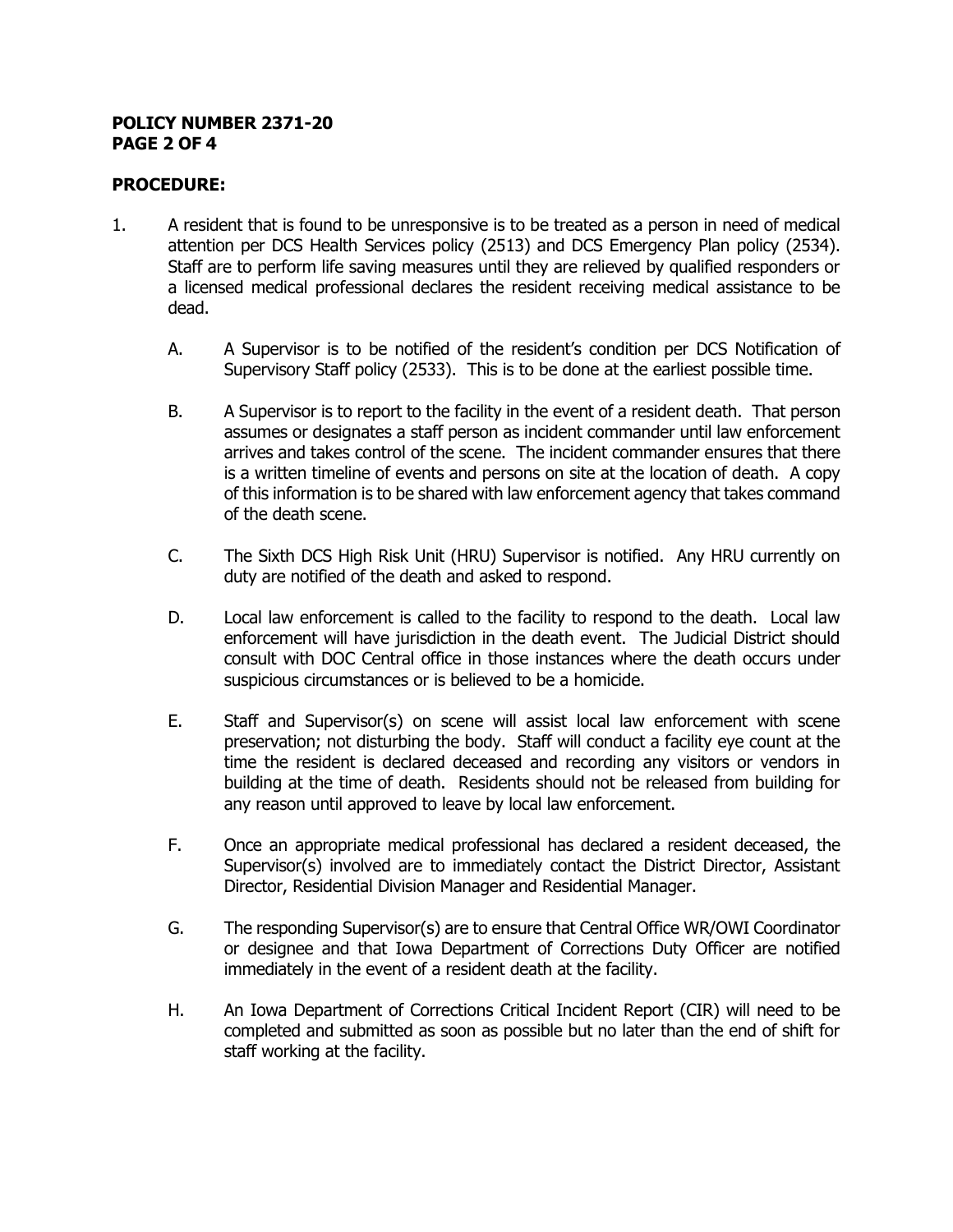#### **POLICY NUMBER 2371-20 PAGE 3 OF 4**

### **PROCEDURE:** (continued)

- I. When the death event takes place at a facility housing BOP and Federal Public Law inmates, the responding Supervisor(s) are to ensure that the BOP RRM or designee are notified immediately of in the event of a resident death at the facility. This is required whether the decedent is a Federal or State resident. The death event itself is a significant event that requires us to notify the BOP.
- J. When the death event takes place at a facility housing federal residents; a Federal BOP incident report will need to be completed and submitted to BOP as soon as possible but no later than the end of shift for staff working at the facility.
- K. When the decedent is a BOP resident or inmate; responding Supervisor(s) are to ensure that the provisions of Chapter 19 of the SOW (Serious Illness, Injury, or Death) are carried out.
- L. Staff are to contact the decedent's immediate family or next of kin informing them of the death event. This is to be done when the law enforcement incident commander approves our doing so.
- 2. Resident Case Closure:
	- A. Work Release/OWI Continuum BOP registered victim(s) are notified. Staff forwards the Offender Fee Waiver (Death of Offender – IC, PA, WR, OWI), if applicable, to Administrative Officer or designee.
	- B. Federal The contractor will immediately notify the (Residential Reentry Manager) RRM when a resident becomes seriously ill, requires emergency medical treatment, or dies. In the event of the resident's death, the RRM will notify the resident's family or next of kin.
		- 1) Immediately upon the death of a resident, the contractor will assemble and advise the RRM of the following information concerning the deceased resident:
			- a. Name, register number, date of birth;
			- b. Offense and sentence;
			- c. Date, time, and location of death;
			- d. Apparent cause of death;
			- e. Investigative steps being taken, if necessary;
			- f. Name and address of survivor or designee;
			- g. Notifications made;
			- h. Status of autopsy request; and
			- i. Brief medical history related to death.